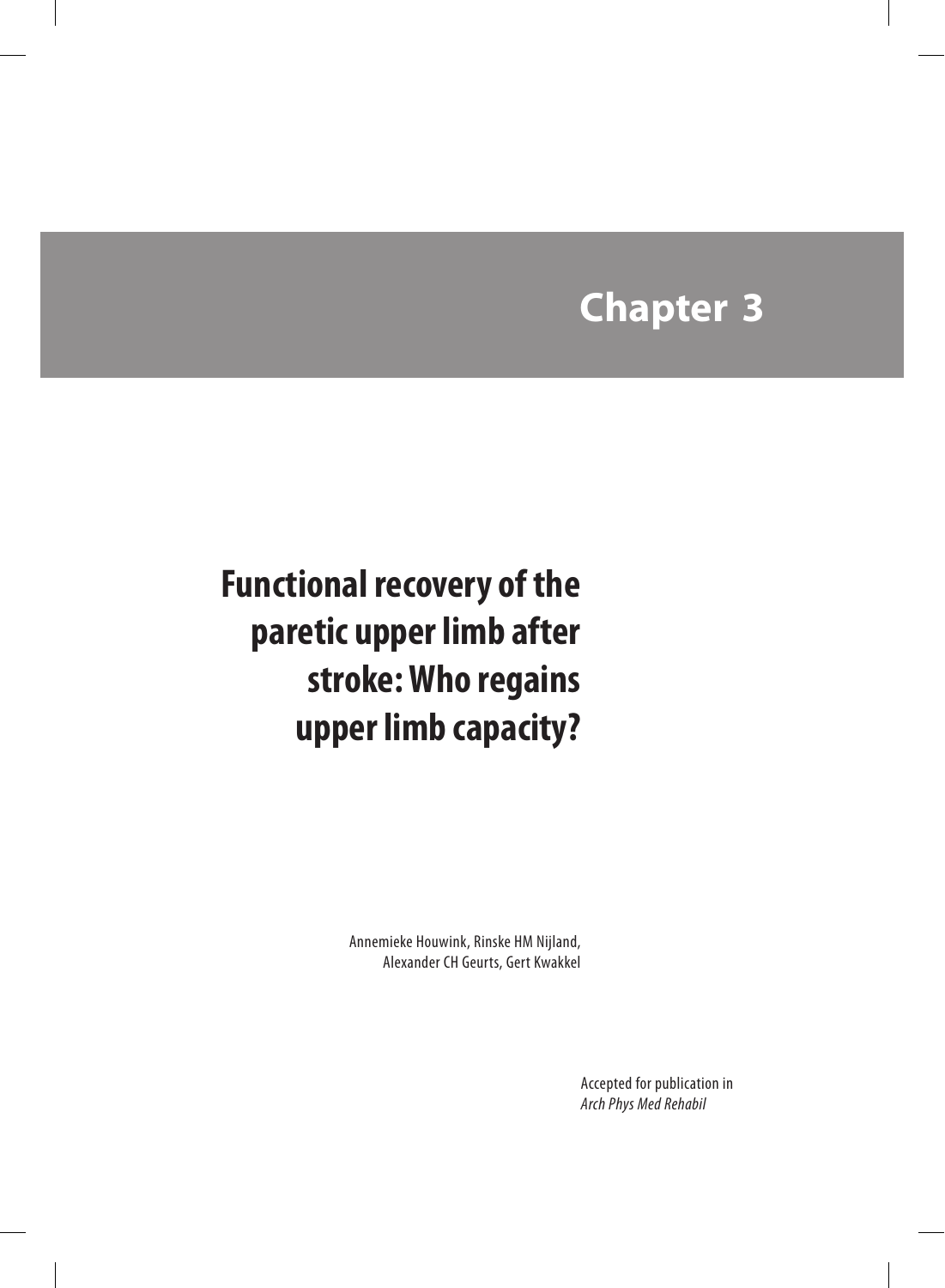## **ABSTRACT**

**Objective:** To describe recovery of dexterity after stroke during inpatient rehabilitation based on the Stroke Upper Limb Capacity Scale (SULCS).

**Design:** Prospective observational study.

**Setting:** Inpatient department of a rehabilitation center.

**Participants:** Patients with stroke (N=299) admitted to a specialized stroke rehabilitation center.

**Main outcome measure:** Upper-limb capacity was assessed at the start and end of the rehabilitation phase with the SULCS (range 0–10). The following demographic and clinical characteristics were registered: age, sex, side of stroke, stroke type, time since stroke, and length of stay in the rehabilitation center.

**Results:** On admission, 125 patients had no hand capacity (SULCS score 0–3), 58 had basic hand capacity (SULCS score 4–7) and 116 had advanced hand capacity (SULCS score 8–10). Of the patients without initial hand capacity, 41% regained some dexterity (SULCS≥4) at discharge. Of these, patients with SULCS scores 2 and 3 had 29 and 97 times greater odds of regaining some dexterity compared to patients with an initial SULCS score 0, respectively. Of the patients with initial basic hand capacity, 78% regained advanced hand capacity at discharge. The SULCS score on admission explained 51% of the SULCS score variance at discharge, while time since stroke was negatively associated with upper-limb recovery, explaining an additional 7% of the SULCS score variance at discharge.

**Conclusion:** Even patients with minimal proximal shoulder and elbow control of the upper paretic limb on admission in a rehabilitation center have a fair chance of regaining some dexterity in the long term after stroke, whereas patients without such proximal arm control have a much poorer prognosis for regaining dexterity.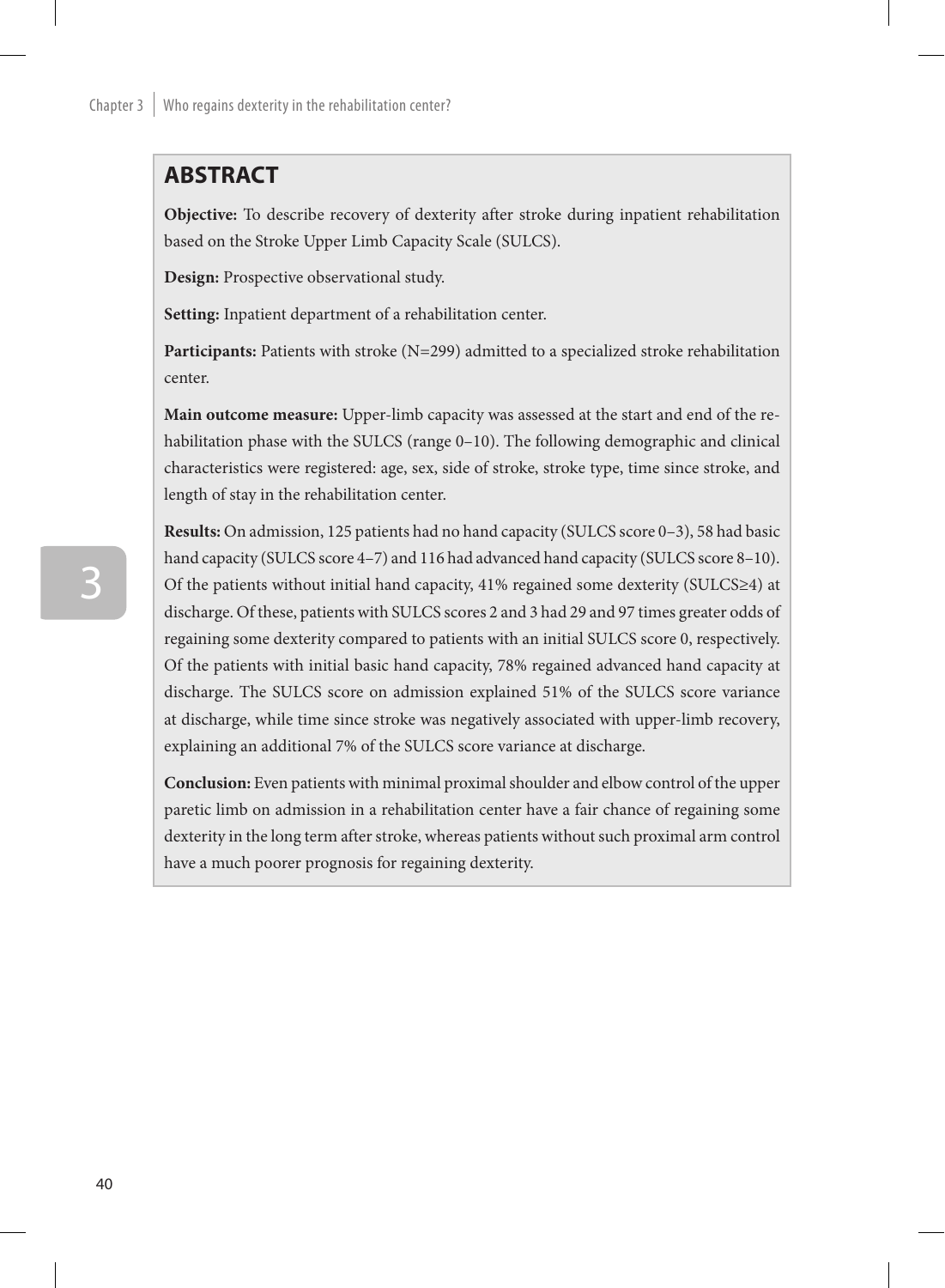# 3

## **INTRODUCTION**

Upper-limb recovery after stroke is crucial for performing activities of daily living (ADL). According to the International Classification of Functioning, Disability and Health (ICF), the domain "activity" is divided in two qualifiers, "capacity" (i.e., the maximal level of execution of an activity in a standardized environment) and "performance" (i.e., the actual performance of an activity in daily life).<sup>1</sup> In rehabilitation medicine, optimizing upper-limb capacity is essential for improving performance. However, in studies on patients with severe to complete upperlimb paresis, it has been shown that about 60% fails to achieve some dexterity at 6 months after stroke, indicating that the prognosis for functional recovery of the paretic upper limb in severely affected patients is poor.<sup>2, 3</sup> In contrast, patients with mild to moderate upper-limb paresis have a much better prognosis for recovery, as 71% of these patients achieve at least some dexterity at 6 months after stroke.<sup>4</sup> Other studies have shown that distal motor function,<sup>5</sup> more specifically the presence of residual active finger extension, $4,6,7$  is predictive for regaining some dexterity at 6 months post stroke.

Predicting functional recovery after stroke is essential not only to provide patients with an accurate and realistic prognosis, but also for selecting the most appropriate rehabilitation intervention. For example, the ability to stratify patients into groups with a poor vs. more favorable prognosis after stroke<sup>8, 9</sup> allows clinicians to select patients who will benefit most from intensive training interventions and prevent disappointment in others. Ultimately, adequate selection of stroke patients increases the efficiency of applied rehabilitation services for the paretic upper limb. There are, however, only a few prospective cohort studies on upper-limb recovery after stroke.<sup>4, 10-14</sup> Because the main goal of upper-limb rehabilitation is to optimize dexterity to be able to execute meaningful tasks in daily life, it is necessary to predict recovery of upper-limb *capacity*. Yet, several studies merely assessed upper-limb *function* (i.e., neuromusculoskeletal and movement-related functions such as synergism, muscle strength and joint mobility) as an indication of upper-limb recovery.10-12 Other studies did use *capacity* measures to assess upper-limb recovery, such as the Action Research Arm Test (ARAT)<sup>4, 13</sup> and the Nine Hole Peg Test.<sup>14</sup> These measures are, however, relatively insensitive for restoration of proximal arm capacity in patients without hand capacity.15 Against this background, a new scale has recently been developed, the Stroke Upper Limb Capacity Scale (SULCS), that is particularly sensitive to (changes in) proximal arm capacity in patients with little or no hand-related capacity.16 It has been shown that the SULCS is a unidimensional and hierarchical scale with excellent psychometric properties.<sup>15, 16</sup> Because of its sensitivity to differences in both proximal arm and distal hand capacity, the SULCS may be used to discriminate between patients with a good chance to regain some upper limb capacity and those with a poor chance of recovery.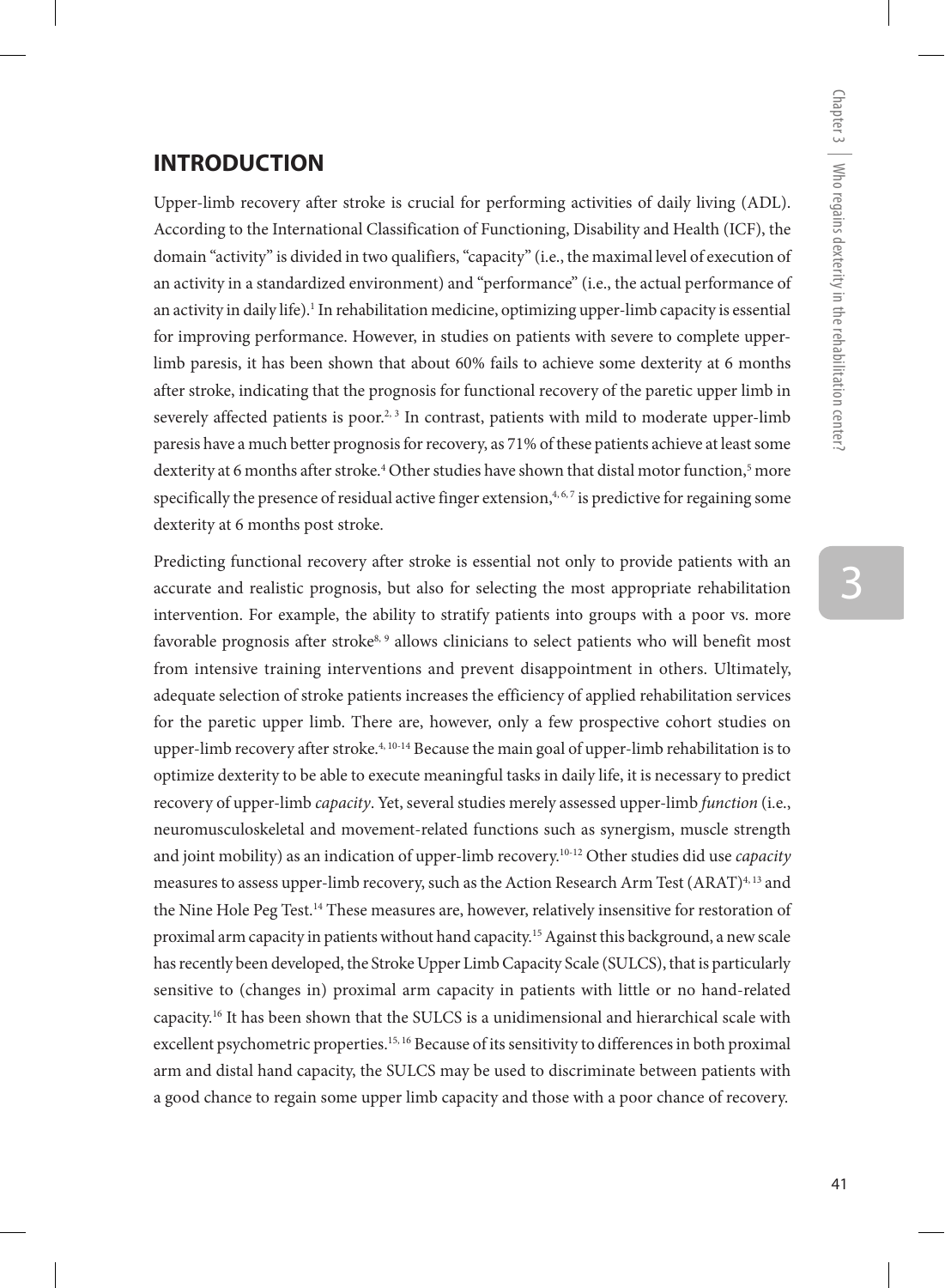The aim of the present prospective study was therefore to investigate recovery of upperlimb capacity in a large sample of patients admitted to a rehabilitation center after stroke by recording the SULCS on admission and at discharge. The primary goal of this study was to investigate the recovery of (some) hand capacity in patients without any hand capacity at the start of the rehabilitation phase. We therefore categorized patients at admission based on the presence or absence of initial hand capacity. In the subgroup without any hand capacity at admission, we investigated the differences in the initial SULCS score and in demographic and clinical characteristics such as age, sex, type of stroke, time since stroke, and length of stay in the rehabilitation center between patients who showed (some) recovery of hand capacity (i.e., "responders"), and those who did not ("non-responders") at discharge. We then investigated the predictive value of these characteristics for recovery of hand capacity by means of logistic regression analysis.

### **methods**

#### **Participants**

Patients were eligible when they were admitted to a specialized rehabilitation center in The Netherlands between August 2001 and October 2008, and when they had a definite diagnosis of stroke as determined by an MRI or CT scan. Typically, patients selected for inpatient rehabilitation in The Netherlands have limited disabling co-morbidity (such as other neurological disorders or severe osteoarthritis) and are considered to have a fair chance to fully regain functional independence in basic ADL within 4 months after admission. All patients were admitted to the rehabilitation center directly from a stroke unit or neurological department of a hospital or, in some cases, after a temporary stay in a nursing home. Inclusion criteria were admission within 10 weeks after stroke and a minimum stay in the rehabilitation center of 3 weeks. Patients were excluded when there were: 1) no limitations in upper-limb capacity; or 2) severe cognitive or communicative impairments limiting their understanding of the measurements. All participants were classified into 3 groups based on their admission SULCS score: patients without any hand capacity (SULCS score 0-3), patients with basic hand capacity (SULCS score 4–7), and those with advanced hand capacity (SULCS scores 8–10). Patients in the subgroup without hand capacity were classified as "responders" when they regained some hand capacity at discharge from the rehabilitation center (SULCS score ≥4). Patients who did not regain any hand capacity were classified as "non-responders".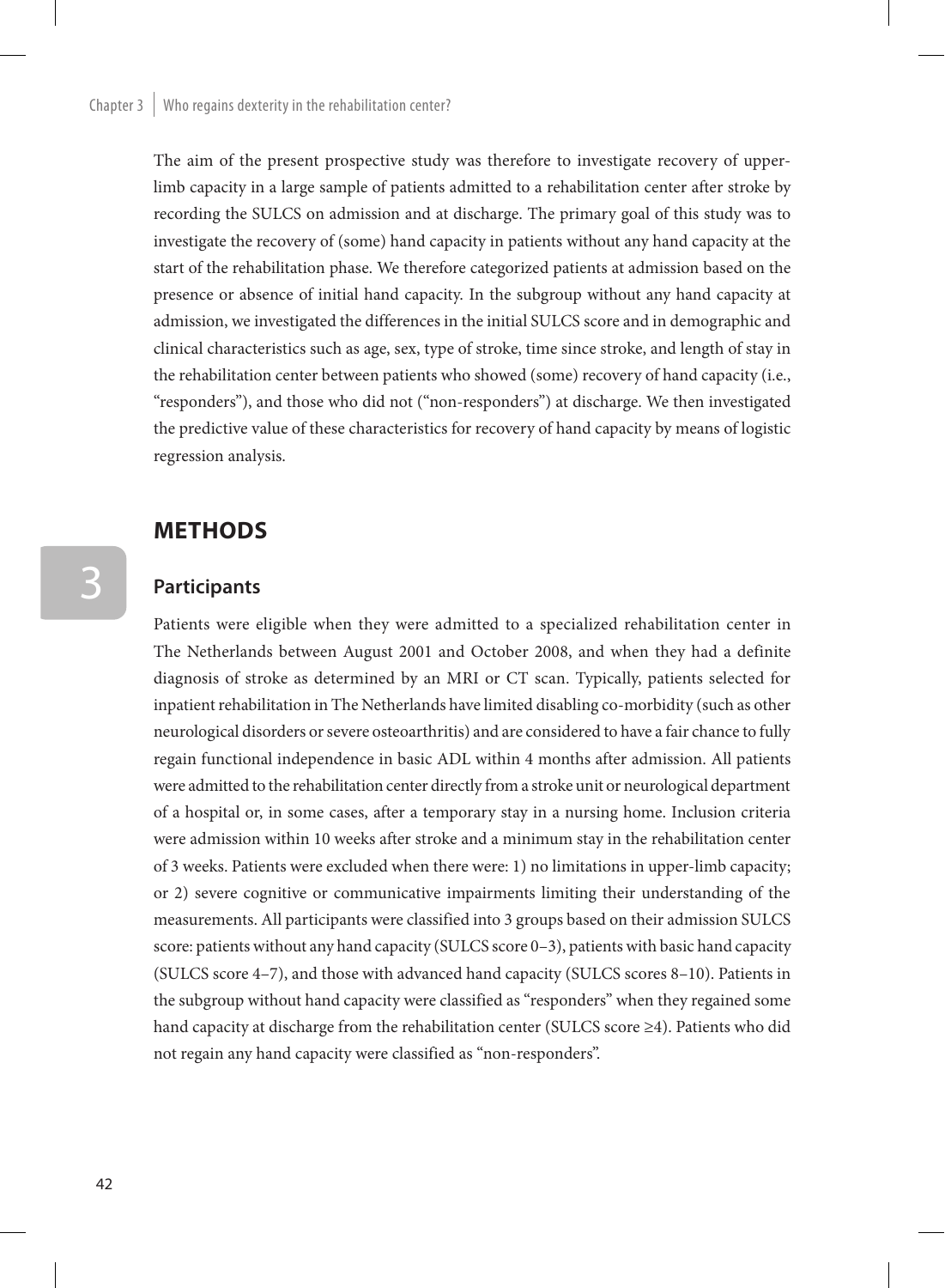# 3

#### **Procedure and measurements**

Participants received individual occupational (3 times 30 minutes per week) and physical therapy (5 times 30 minutes per week) and additional daily group therapy sessions (1–2 times 60 minutes) depending on their functional level. The therapy was generally based on the evidencebased guidelines<sup>17</sup> and aimed at improving independent functioning in daily life, guided by individual goal setting. Since the assessments were part of standard care in the rehabilitation center of the Sint Maartenskliniek, they were performed by approximately 15 occupational therapists over the 7-year inclusion period. The inter-rater reliability of the SULCS was excellent (ICC=0.94).16 For each patient, upper limb capacity was assessed within 1 week after admission and again, by the same occupational therapist, during the week before discharge. Upper-limb capacity was assessed with the SULCS, which consists of 10 items representing meaningful tasks that relate to daily activities in the home environment.<sup>15</sup> The first 3 items assess proximal arm capacity without the need for active wrist or finger movements, items 4 through 7 assess arm capacity combined with basic hand capacity (grasp tasks without manipulation), and items 8 through 10 assess advanced hand capacity (manipulation tasks). This unidimensional and hierarchical scale has been shown to have excellent psychometric properties and to be suitable for application in patients with mild to severe upper-limb paresis.<sup>15, 16</sup> All occupational therapists received instructions and training on how to administer the SULCS, so that the test items were performed and scored uniformly. Clinical characteristics were obtained from the medical records. The study was approved by the local ethics committee and conducted in accordance with the ethical standards laid down in the 1975 Declaration of Helsinki. Since the SULCS assessment was part of the standard medical practice in the rehabilitation center of the Sint Maartenskliniek, according to Dutch legislation, no written informed consent was required from the participants.

#### **Data analysis**

After the participants were categorized in the 3 subgroups (i.e. no hand capacity, basic hand capacity and advanced hand capacity), the percentages of the patients who remained in the same subgroup or changed subgroup were calculated. Clinical characteristics of the patients without any hand capacity on admission (SULCS score 0–3) but who had regained some dexterity at discharge (SULCS score ≥4) ("responders") were compared to those who did not regain any dexterity ("non-responders"). Differences between these subgroups were tested using independent samples t-tests (for age, time between stroke and admission, time between admission and discharge) or Mann-Whitney tests (for sex, side of stroke, cause of stroke,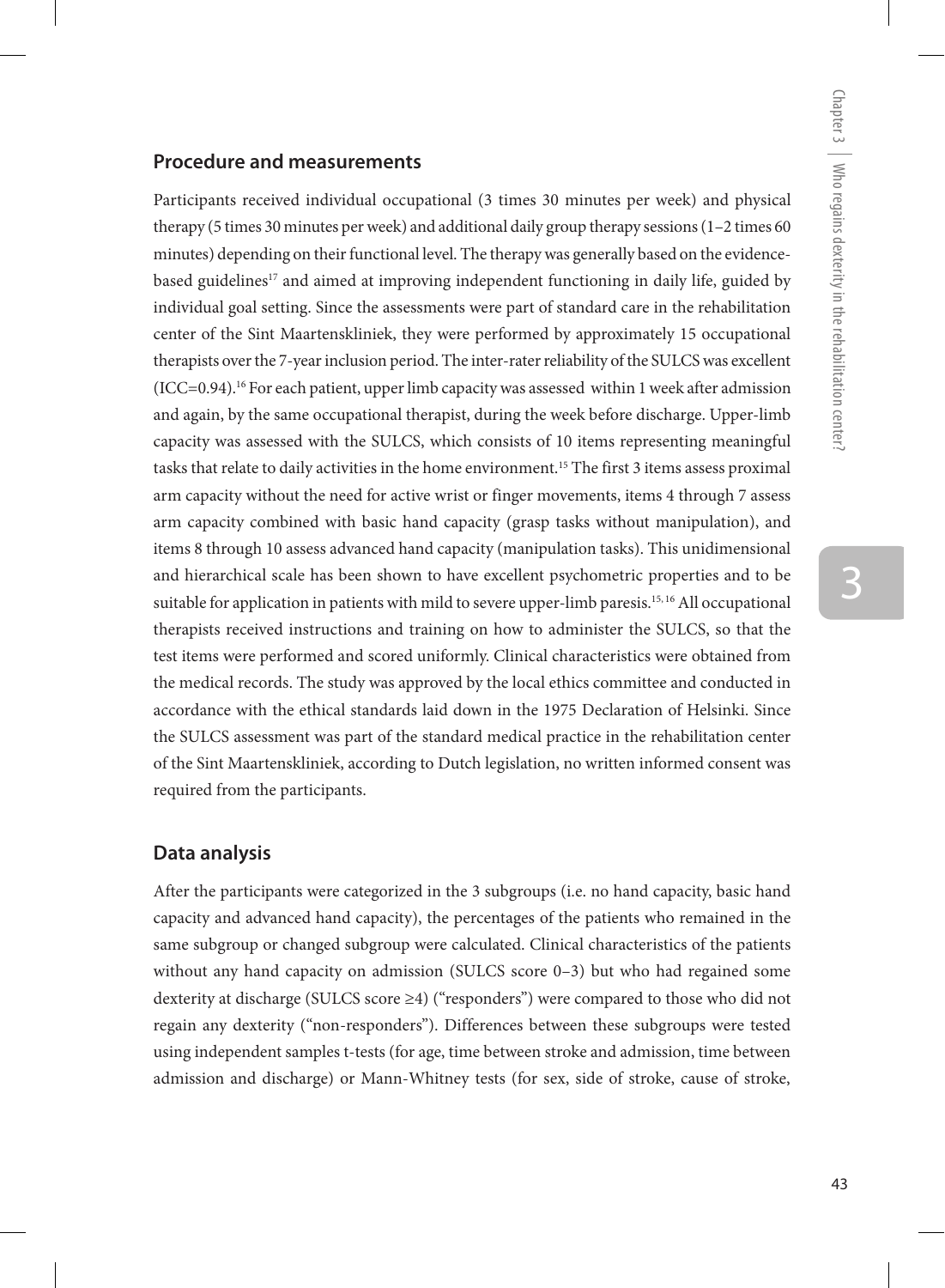initial SULCS score). To investigate the predictive value of the most important determinants for regaining some dexterity, a multivariate logistic regression analysis (forward stepwise approach) was performed with "dexterity" as dependent variable (discharge SULCS score 0–3 vs. score 4–10) and the characteristics that were significantly different between responders and non-responders as independent variables. Using this multivariate approach, the logistic regression analysis was adjusted for significant covariates. The initial SULCS score was added as a categorical variable, so that the chance of regaining some dexterity was calculated for SULCS scores 1, 2 and 3 relative to SULCS score 0. The characteristics that were found to be predictive for regaining some dexterity were further tested for their individual predictive values. All analyses were conducted two-sided with a level of significance of 0.05.

### **RESULTS**

Table 3.1 shows the demographic and clinical characteristics of the 299 patients that were included. Table 3.2 shows (the changes in) the number of participants in each SULCS subgroup from admission to discharge. Of the patients who had no hand capacity on admission  $(N=125)$ , 59% remained in this subgroup ("non-responders"), whereas 30% regained basic hand capacity

|                                                 | Participants (N=299) |
|-------------------------------------------------|----------------------|
| Age, mean (SD)                                  | 60.0(11.1)           |
| Time between stroke and admission, days (SD)    | 32.4 (12.2)          |
| Time between admission and discharge, days (SD) | 77.0 (47.9)          |
| Gender, N (%)                                   |                      |
| Male                                            | 174 (58.2)           |
| Female                                          | 125 (41.8)           |
| Side of stroke, N (%)                           |                      |
| Left hemisphere                                 | 136 (45.5)           |
| Right hemisphere                                | 132 (44.1)           |
| Other                                           | 31(10.4)             |
| Cause of stroke, N (%)                          |                      |
| Infarct                                         | 228 (76.3)           |
| Haemorrhage                                     | 71(23.7)             |
| SULCS score admission, median (IQR)             | $6.0(1.0-9.0)$       |
| SULCS score discharge, median (IQR)             | $8.0(4.0-10.0)$      |

**Table 3.1** Characteristics of all participants at admission in the rehabilitation centre

SD, standard deviation; IQR, interquartile range.

3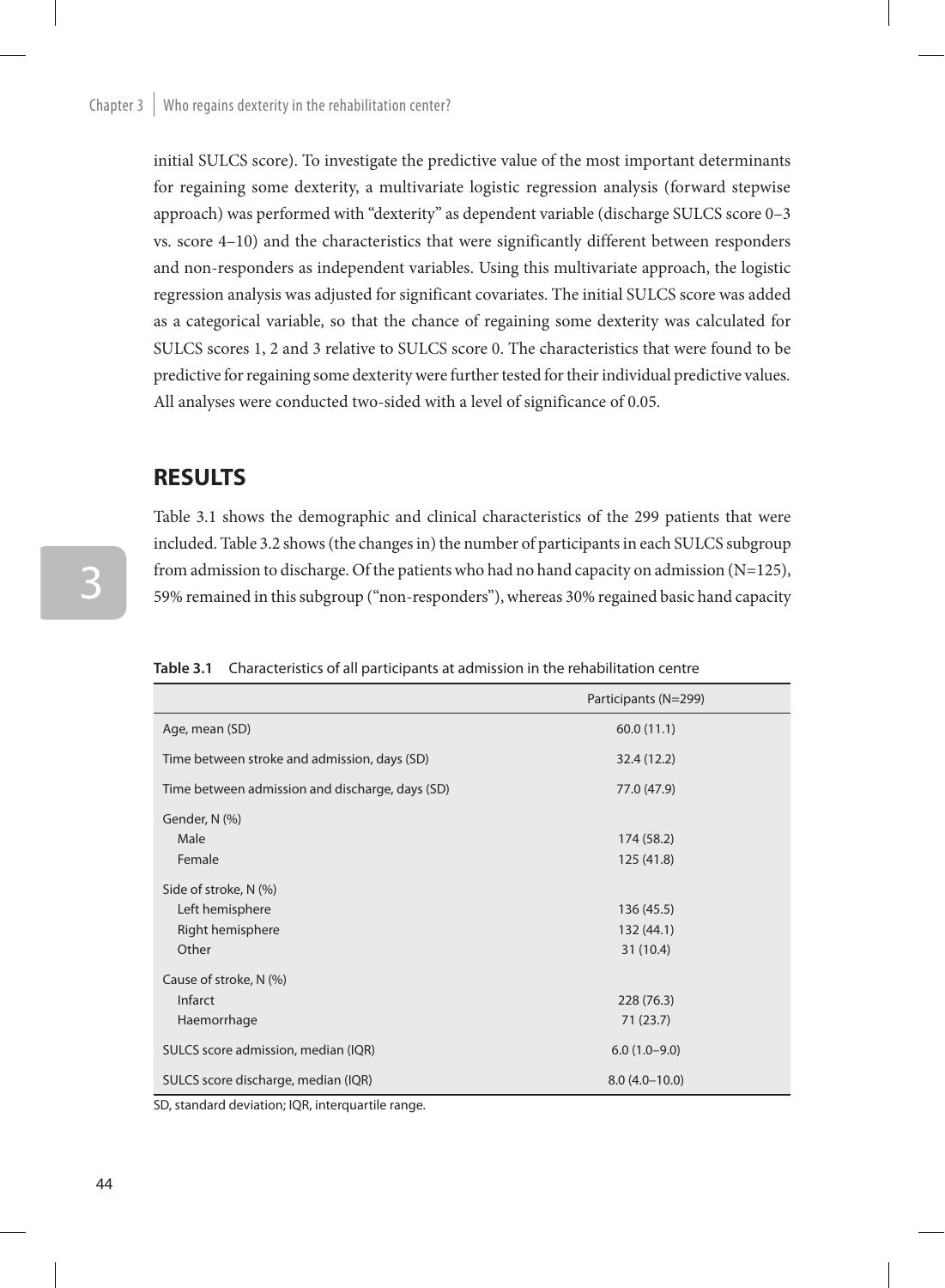and 10% advanced hand capacity ("responders"). The demographic and clinical characteristics of the responders (N=51) and non-responders (N=74) are presented in Table 3.3. Responders had significantly higher initial SULCS scores than non-responders (median SULCS score 2 vs. 0, respectively; P<0.001). Furthermore, they were admitted on average 5.4 days earlier after stroke

|              | Discharge N (%) |              |             |            |
|--------------|-----------------|--------------|-------------|------------|
| Admission    | No.             | <b>Basic</b> | Advanced    | Total      |
| No           | 74 (59.2%)      | 38 (30.4%)   | 13 (10.4%)  | 125 (100%) |
| <b>Basic</b> | $\mathbf 0$     | 13 (22.4%)   | 45 (77.6%)  | 58 (100%)  |
| Advanced     | $\mathbf 0$     | $1(0.9\%)$   | 115 (99.1%) | 116 (100%) |

**Table 3.2** Recovery of hand capacity from admission to discharge

**Table 3.3** Clinical characteristics of patients without hand capacity at admission (initial SULCS score 0–3). Patients who recovered basic or advanced hand capacity at discharge are presented as 'responders' while patients without any hand recovery are presented as 'non-responders'.

|                                                 | Responders<br>$(N=51)$ | Non-responders<br>$(N=74)$ | P-value    |
|-------------------------------------------------|------------------------|----------------------------|------------|
| Age, mean (SD)                                  | 58.4 (9.8)             | 57.8 (9.5)                 | $P = 0.71$ |
| Time between stroke and admission, days (SD)    | 29.2(9.9)              | 34.6 (13.0)                | P < .05    |
| Time between admission and discharge, days (SD) | 89.4 (43.0)            | 115.8 (54.6)               | P < .01    |
| Gender, N (%)                                   |                        |                            | $P = 0.36$ |
| Male                                            | 24(47.1)               | 41 (55.4)                  |            |
| Female                                          | 27 (52.9)              | 33 (44.6)                  |            |
| Side of stroke, N (%)                           |                        |                            | $P = 78$   |
| Left hemisphere                                 | 22(43.1)               | 33 (44.6)                  |            |
| Right hemisphere                                | 26(51.0)               | 36 (48.6)                  |            |
| Other                                           | 3(5.9)                 | 5(6.8)                     |            |
| Cause of stroke, N (%)                          |                        |                            | $P = .99$  |
| Infarct                                         | 40 (78.4)              | 58 (78.4)                  |            |
| Haemorrhage                                     | 11(21.6)               | 16(21.6)                   |            |
| SULCS score admission, median (IQR)             | $2.0(2.0-3.0)$         | $0.0(0.0-1.0)$             | P < .001   |
| SULCS score admission, N (%)                    |                        |                            |            |
| 0                                               | 6(11.8)                | 38 (51.4)                  |            |
| 1                                               | 6(11.8)                | 27(36.5)                   |            |
| $\overline{2}$                                  | 20 (39.2)              | 7(9.5)                     |            |
| 3                                               | 19 (37.3)              | 2(2.7)                     |            |

SD, standard deviation; SULCS, Stroke Upper Limb Capacity Scale; IQR, interquartile range.

3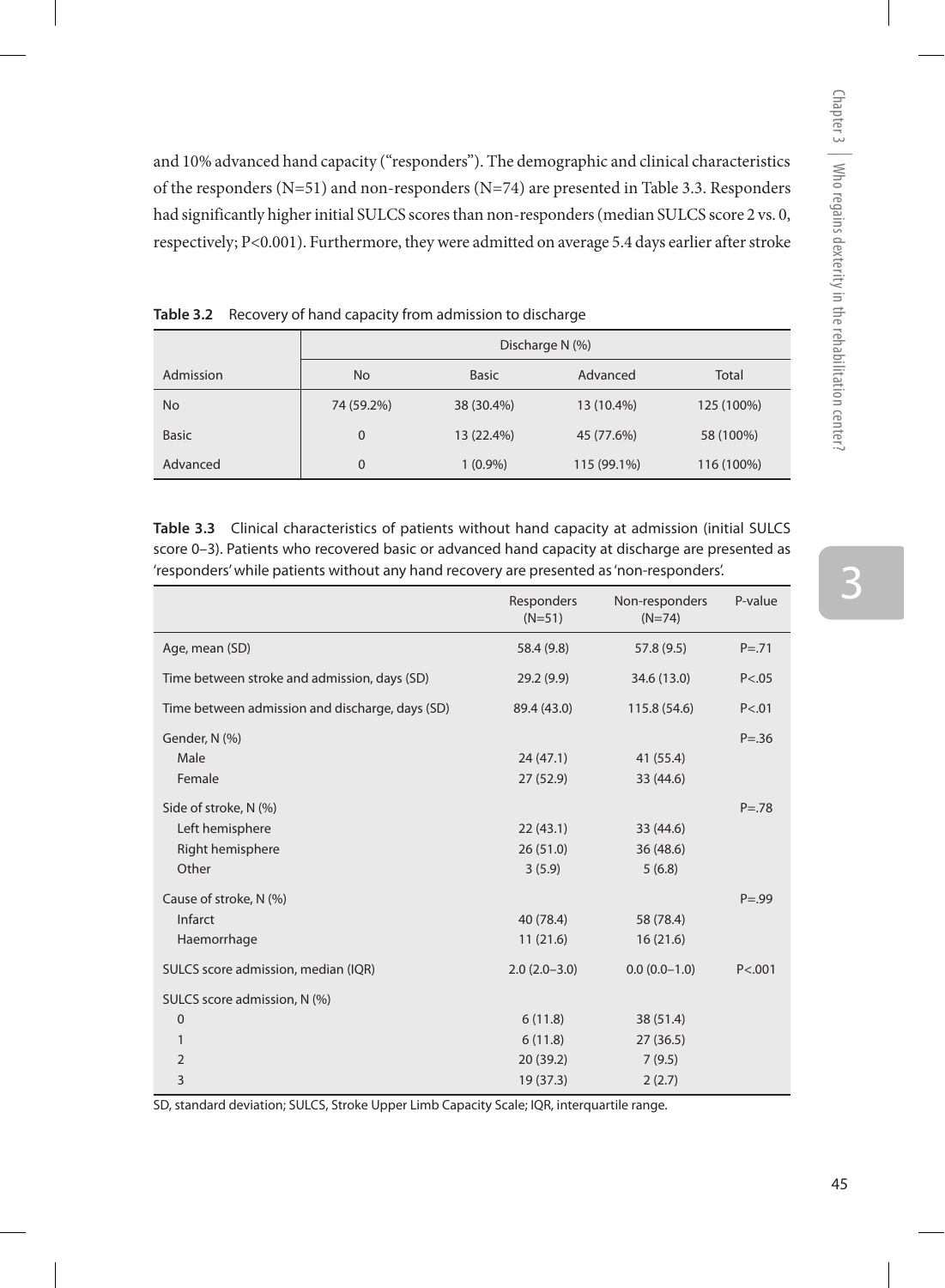

**Figure 3.1** Mean discharge SULCS scores with corresponding 95% confidence intervals categorized by SULCS score on admission (N=299).

(P<0.05) and remained in the rehabilitation center on average 26.4 days shorter (P<0.01). No group differences were found for age, sex, stroke location, or cause of stroke. In Figure 3.1, the mean SULCS scores at discharge with their corresponding 95% CIs are categorized according to the initial SULCS score for all patients. It shows that most patients (84%) with the lowest initial SULCS scores (0 or 1) did not regain any hand capacity, whereas those with an initial SULCS score 2 or 3 did develop at least some dexterity at discharge (81%).

The results of the logistic regression analysis are presented in Table 3.4. Only the initial SULCS score and the time between stroke and admission were significantly and independently predictive of regaining hand capacity at discharge. Specifically, of the patients without initial hand capacity, those with SULCS scores 2 and 3 had 29 and 97 times greater chance of recovery than those with a SULCS score 0, respectively. The chances for recovery of patients with an initial SULCS score 1 were not significantly different from those with an initial SULCS score 0 (Table 3.4). This means that patients with a higher SULCS score at the start of the rehabilitation phase had a greater chance of recovering hand capacity than patients with a lower SULCS score. Furthermore, patients who were admitted earlier after stroke had a greater chance of recovery than patients who were admitted later after stroke. However, even in the group with the lowest initial SULCS scores (0 or 1) there were positive exceptions, as 12% regained basic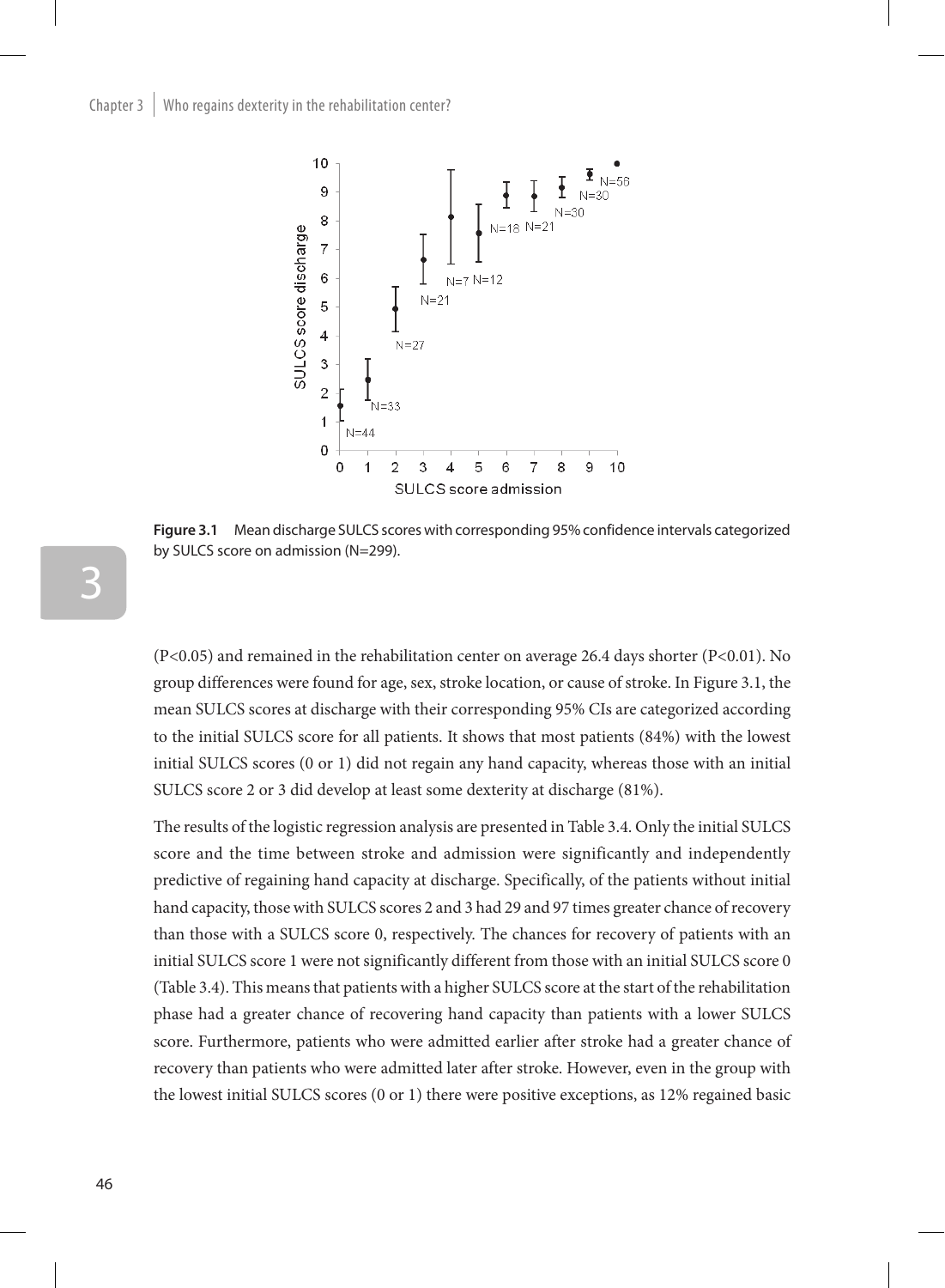| hand capacity (subgroup 1: SULCS 0–3) to regain any hand capacity (subgroup 2 or 3: SULCS 4–10) |                        |                    |  |  |
|-------------------------------------------------------------------------------------------------|------------------------|--------------------|--|--|
|                                                                                                 | $N = 125$              |                    |  |  |
| Determinant                                                                                     | OR (95% CI)            | $R^2$ (Nagelkerke) |  |  |
| SULCS score admission (total)                                                                   |                        | 0.505              |  |  |
| SULCS score 1 ys 0                                                                              | $1.82(0.50 - 6.72)$    |                    |  |  |
| SULCS score 2 ys 0                                                                              | 29.2 (7.30-117)*       |                    |  |  |
| SULCS score 3 ys 0                                                                              | $97.5(14.6 - 651)^*$   |                    |  |  |
| Time between stroke and admission                                                               | $0.94(0.90 - 0.98)$ ** | 0.065              |  |  |

**Table 3.4** Odds ratio of the determinants that predict recovery of hand capacity for patients without

Note: model  $R^2$  (Nagelkerke) = 0.566.

OR, odds ratio; CI, confidence interval; SULCS, Stroke Upper Limb Capacity Scale; \* P-value <.001; \*\* P-value <.01.

hand capacity (SULCS 4–7) and 4% even regained advanced hand capacity (SULCS 8–10). The variance in recovery explained by the initial SULCS score and by the time between stroke and admission was 51% and 7%, respectively.

Of the patients with basic hand capacity on admission  $(N=58)$ , 78% had developed advanced hand capacity at discharge. There were no differences in clinical characteristics between the patients who recovered advanced hand capacity at discharge (N=45) and those who remained in the basic subgroup  $(N=13)$ , therefore no further analyses were performed in this group.

### **DISCUSSION**

The aim of this prospective study was to investigate recovery of upper-limb capacity in patients admitted to a rehabilitation center after stroke using the Stroke Upper Limb Capacity Scale (SULCS). There are only a few prospective studies on functional recovery of the upper limb after stroke using outcome measures directed at the capacity level of the ICF.<sup>4, 13</sup> None of these studies have used capacity measures that are sensitive for proximal arm capacity, independent of hand capacity. The SULCS has been developed to be able to score (differences in) both proximal arm and distal hand capacity. Better proximal arm capacity in the acute phase of stroke might be related to a greater chance of regaining some degree of dexterity.<sup>4</sup> The results of this study appear to confirm this hypothesis.

Of the 299 patients who participated in this study, 125 (42%) had an initial SULCS score 0–3, indicating that they only had proximal arm capacity on admission in the rehabilitation center. Of these, 74 (59%) had not regained dexterity at discharge. Of the patients who were able to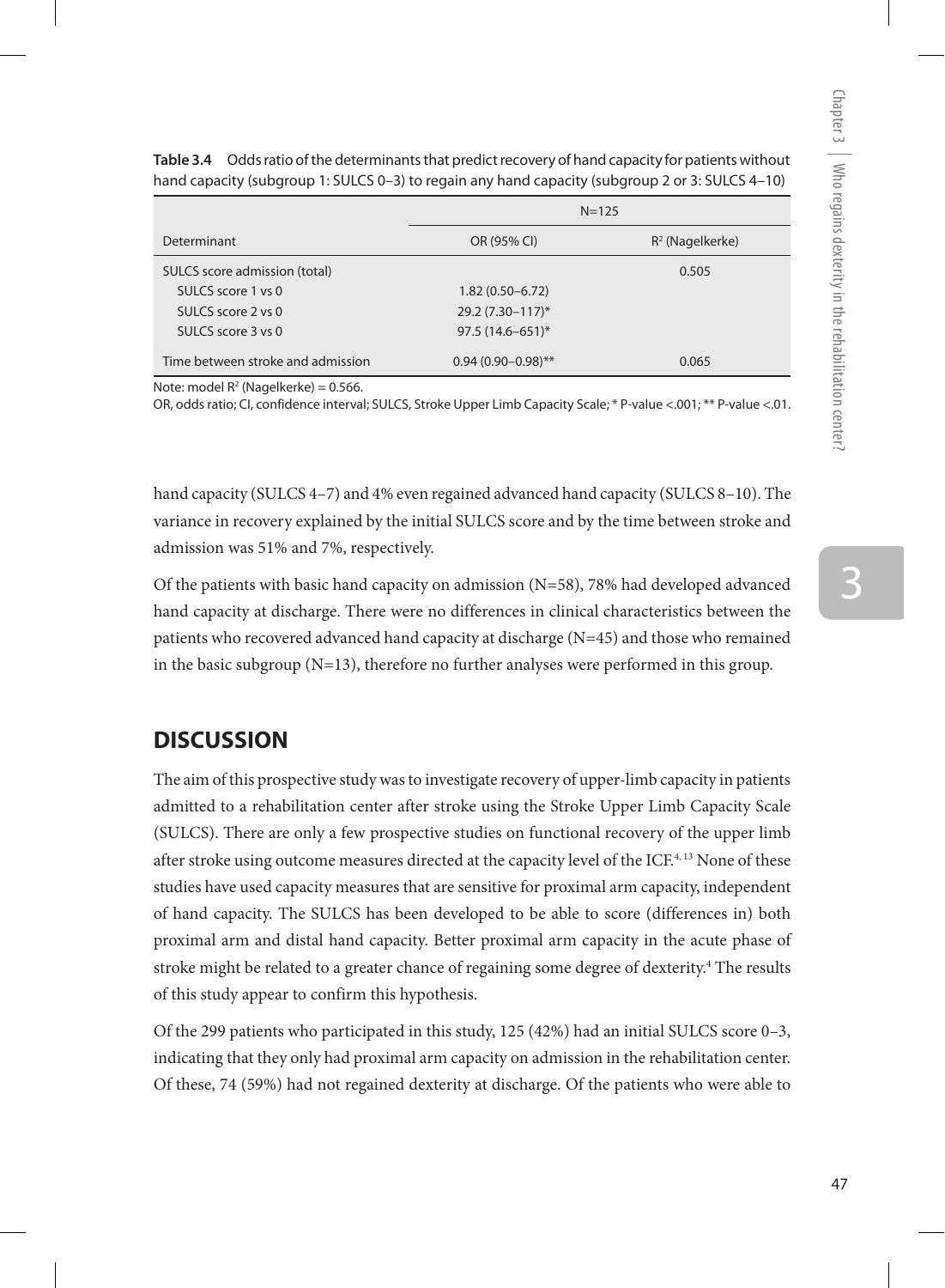#### Chapter  $3 \mid$  Who regains dexterity in the rehabilitation center?

use their hand in basic activities on admission (SULCS score 4–7), 78% regained advanced hand capacity at discharge (SULCS score 8–10). These results are comparable to findings 6 months after stroke which demonstrated that about 60% of severely affected patients did not regain any dexterity, $2.3$  whereas about 70% of the mildly to moderately affected patients did.<sup>4</sup>

Of the 125 participants without any hand capacity on admission, the 51 patients that regained some degree of dexterity at discharge ("responders") differed from those that did not regain dexterity ("non-responders") by a higher initial SULCS score, a shorter time between stroke and admission, and a shorter length of stay in the rehabilitation center. Logistic regression analysis indicated that only the initial SULCS score and the time between stroke and admission were significantly and independently related to recovery of dexterity. Patients with the same initial level of upper-limb capacity who had had their stroke a shorter time ago had a better chance of regaining dexterity. This finding is in line with the study by Kwakkel et al.<sup>18</sup> who found that time alone accounted for 19% of upper-limb functional recovery (as assessed with the ARAT) during the first 8 weeks after stroke. In the present study, however, time explained only 7% of the SULCS variance at discharge, which is most likely due to the fact that we included patients on average 32 days (range 3–68 days) after stroke. When comparing the impact of time observed in the study by Kwakkel et al.18 during the same time period (i.e., from 4 weeks post stroke onwards) time alone explained about 9% of the later change in ARAT score, a result comparable to the 7% observed in the present study.

The initial SULCS score explained 51% of the SULCS variance at discharge. Previous studies have emphasized that the presence of residual active extension of the fingers is an important determinant of regaining dexterity.<sup>4, 6, 7</sup> The results of this study indicate that early differences in proximal arm capacity may have an important prognostic value as well. In the present study, patients with a SULCS score 2 or 3 (reflecting the ability to clamp an object between the trunk and upper arm, and the ability to slide an object across a table, respectively) had 29 and 97 times greater chance of regaining some dexterity than patients with a SULCS score 0 (being unable to take support on the forearm on a table). These results appear to be in line with other reports indicating that the early presence of active shoulder abduction is also a determinant of upperlimb functional recovery.4 These data raise the question how proximal control of the shoulder and elbow is related to the intactness of the crossed corticospinal tracts,<sup>3,19</sup> which are considered to be the critical neural pathways for controlling the hand.<sup>20</sup> It may be that particularly the selective activity of the extensor muscles relies on intact corticospinal drive, both proximally and distally. Indeed, when the damage to the corticospinal tract is irreversible, there is evidence from a study in macaque monkeys that medial brainstem pathways undergo functional changes that selectively strengthen connections to forearm flexor and intrinsic hand motor neurons, but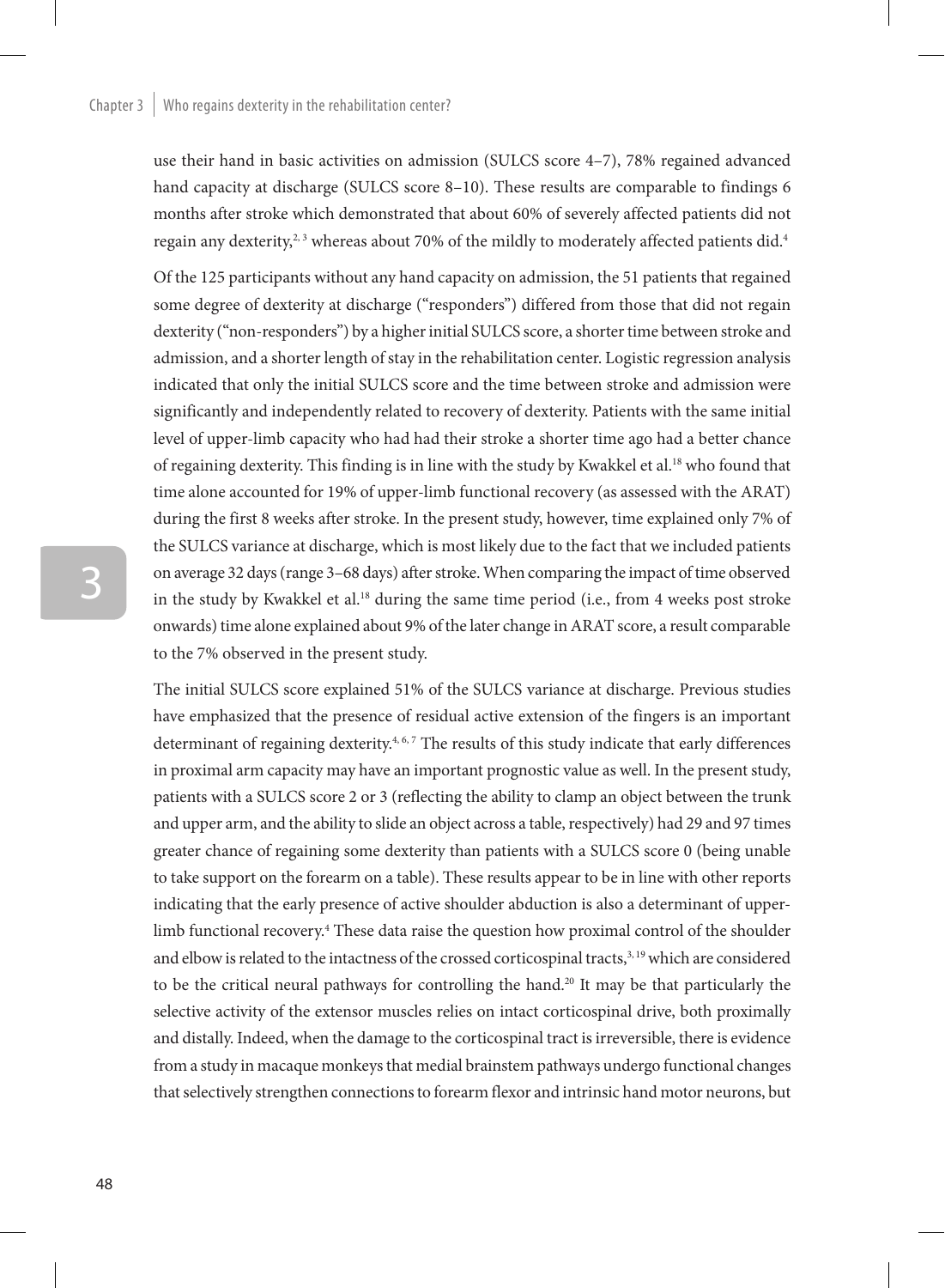not to forearm extensor motor neurons.<sup>21</sup> This would explain the dominant flexion pattern of the upper extremity after stroke, and the difficulty of recovery of the extensor muscles.

The present results can be used to improve rehabilitation services after stroke. Evidence-based medicine includes a cyclical process in which appropriate goal setting is a key aspect of making clinical decisions.22 This cyclical process involves 1) assessment; 2) goal setting; 3) intervention; and 4) monitoring change in terms of the  $ICF<sup>23</sup>$  For goal setting, knowledge about predictive determinants is highly relevant in order to stratify patients into individuals with potential for upper-limb functional recovery after stroke, and those without such potential.<sup>8, 9</sup> This study showed that the presence (or absence) of proximal arm capacity early in the rehabilitation process may be used to discriminate between these groups. In particular, careful assessment whether patients have active control of both the affected shoulder and elbow, such that patients are able to slide an object with their affected hand across a table, appears to be discriminatory. Patients who are able to perform this task should be offered intensive training to optimize the chance that they will regain at least some degree of dexterity.<sup>24</sup> Interestingly, even some individual patients without any proximal arm capacity on admission still showed substantial functional recovery despite a poor prognosis. In future studies, these patients need to be characterized based on other relevant determinants that may influence upper-limb capacity, such as for instance dyspraxia or neglect.

A strength of this study is that the SULCS is a hierarchical and unidimensional scale with excellent psychometric properties that is sensitive to (changes in) both proximal arm and distal hand capacity and, thus, applicable in patients with mild to severe stroke. In addition, recovery of upper-limb capacity was investigated in a relatively large number of patients, including many individuals with severe upper-limb paresis.

#### **Study limitations**

A limitation of this study is that only inpatients of a rehabilitation center were included. As a consequence, not all participants were tested in the first week (but within a range of 3–68 days) after stroke and the follow-up period differed substantially between patients. Therefore, future studies should assess upper-limb capacity within the first week after stroke and use fixed follow-up measurements. Furthermore, we included a limited number of clinical characteristics in the regression model and used only a single outcome measure of upper-limb capacity. Future studies need to interrelate various outcome measures at both the "function" and "capacity" level of the ICF, including neurophysiological, kinematic and kinetic assessments, to obtain more insight in the mechanisms underlying upper-limb functional recovery after stroke.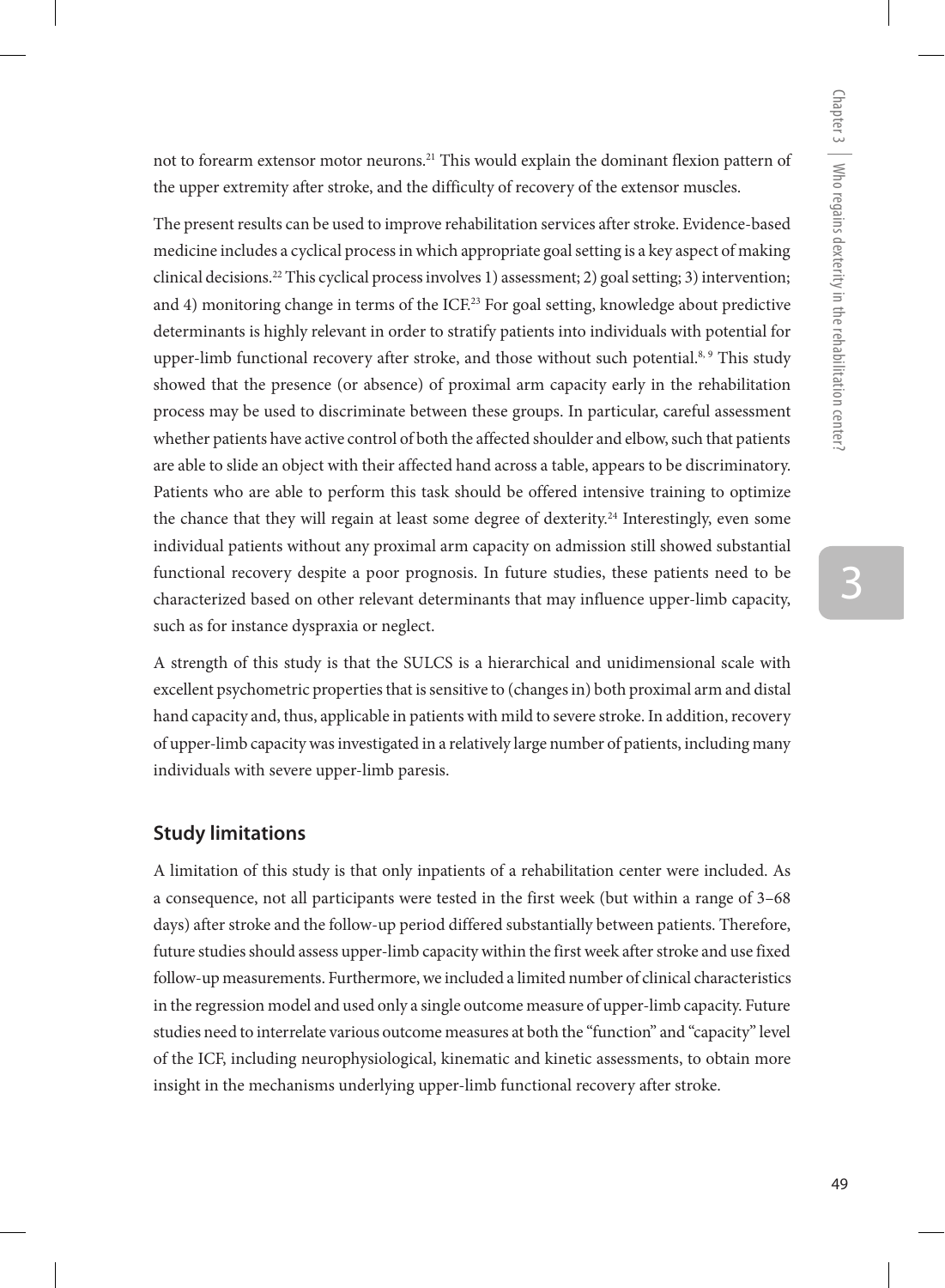## **CONCLUSIONS**

In conclusion, the results of this study indicate that the presence of proximal arm capacity early in the rehabilitation process, particularly the capacity to slide an object with the affected hand across a table, is predictive of a fair chance to regain some degree of dexterity at discharge from a rehabilitation center after stroke. These patients should be offered intensive training aimed to optimize functional recovery of the affected upper limb.

## **REFERENCES**

- (1) World Health Organization (WHO). *ICF: international classification of functioning, disability and health*. Geneva: World Health Organization; 2001.
- (2) Kwakkel G, Kollen BJ, van der Grond J, Prevo AJ. Probability of regaining dexterity in the flaccid upper limb: impact of severity of paresis and time since onset in acute stroke. *Stroke* 2003 September;34(9):2181-6.
- (3) van Kuijk AA, Pasman JW, Hendricks HT, Zwarts MJ, Geurts AC. Predicting hand motor recovery in severe stroke: the role of motor evoked potentials in relation to early clinical assessment. *Neurorehabil Neural Repair* 2009 January;23(1):45-51.
- (4) Nijland RH, van Wegen EE, Harmeling-van der Wel BC, Kwakkel G. Presence of finger extension and shoulder abduction within 72 hours after stroke predicts functional recovery: early prediction of functional outcome after stroke: the EPOS cohort study. *Stroke* 2010 April;41(4):745-50.
- (5) Kwakkel G, Kollen B. Predicting improvement in the upper paretic limb after stroke: A longitudinal prospective study. *Restor Neurol Neurosci* 2007;25(5-6):453-60.
- (6) Fritz SL, Light KE, Patterson TS, Behrman AL, Davis SB. Active finger extension predicts outcomes after constraint-induced movement therapy for individuals with hemiparesis after stroke. *Stroke* 2005 June;36(6):1172-7.
- (7) Smania N, Paolucci S, Tinazzi M, Borghero A, Manganotti P, Fiaschi A, Moretto G, Bovi P, Gambarin M. Active finger extension: a simple movement predicting recovery of arm function in patients with acute stroke. *Stroke* 2007 March;38(3):1088-90.
- (8) Kwakkel G, Meskers CG, van Wegen EE, Lankhorst GJ, Geurts AC, van Kuijk AA, Lindeman E, Visser-Meily A, de Vlugt E, Arendzen JH. Impact of early applied upper limb stimulation: the EXPLICIT-stroke programme design. *BMC Neurol* 2008;8:49.
- (9) van Delden AL, Peper CL, Harlaar J, Daffertshofer A, Zijp NI, Nienhuys K, Koppe P, Kwakkel G, Beek PJ. Comparing unilateral and bilateral upper limb training: the ULTRA-stroke program design. *BMC Neurol* 2009;9:57.
- (10) Nakayama H, Jorgensen HS, Raaschou HO, Olsen TS. Recovery of upper extremity function in stroke patients: the Copenhagen Stroke Study. *Arch Phys Med Rehabil* 1994 April;75(4):394-8.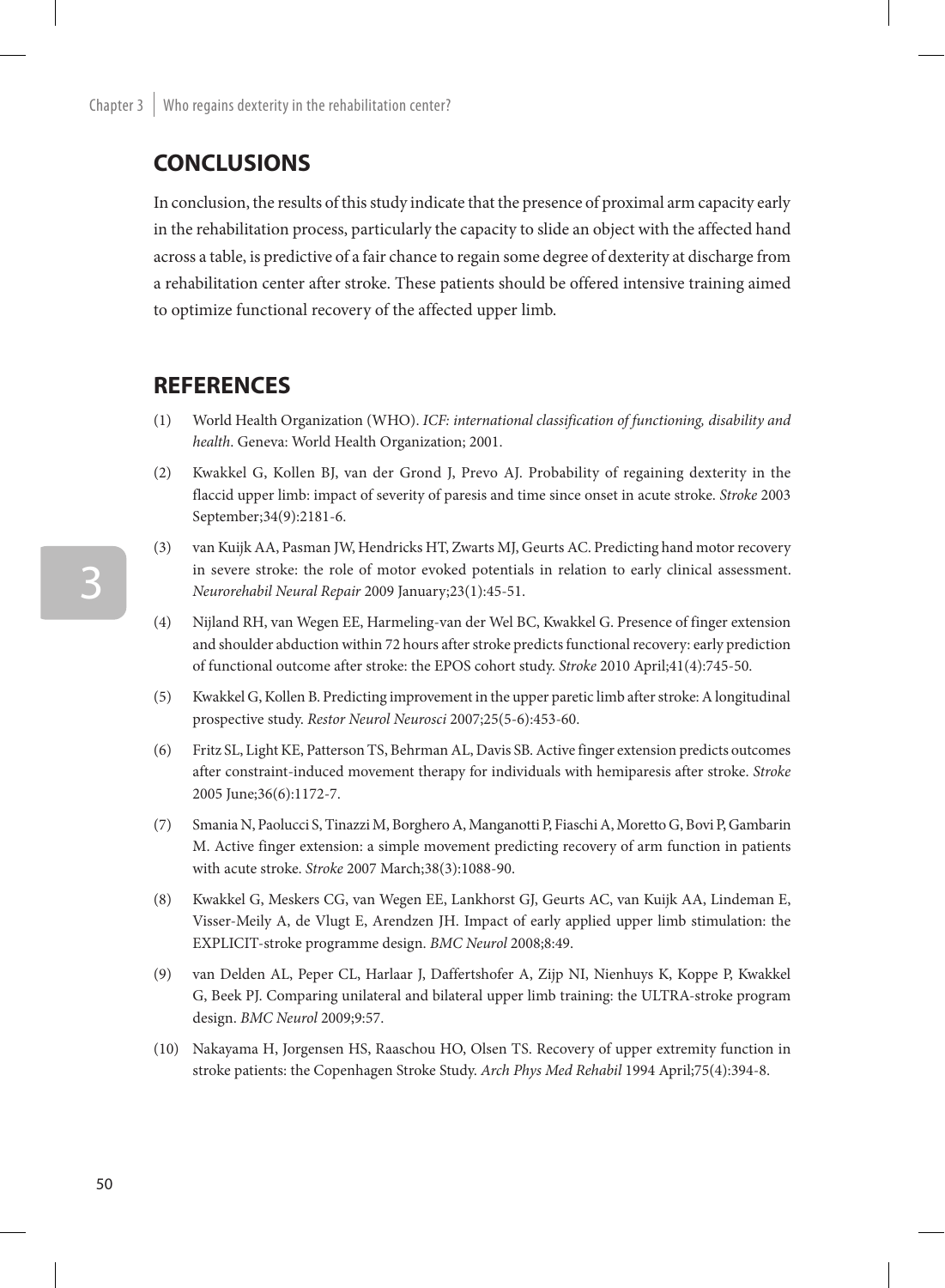- (11) Mirbagheri MM, Rymer WZ. Time-course of changes in arm impairment after stroke: variables predicting motor recovery over 12 months. *Arch Phys Med Rehabil* 2008 August;89(8):1507-13.
- (12) Verheyden G, Nieuwboer A, De WL, Thijs V, Dobbelaere J, Devos H, Severijns D, Vanbeveren S, de Weerdt W. Time course of trunk, arm, leg, and functional recovery after ischemic stroke. *Neurorehabil Neural Repair* 2008 March;22(2):173-9.
- (13) Au-Yeung SS, Hui-Chan CW. Predicting recovery of dextrous hand function in acute stroke. *Disabil Rehabil* 2009;31(5):394-401.
- (14) Welmer AK, Holmqvist LW, Sommerfeld DK. Limited fine hand use after stroke and its association with other disabilities. *J Rehabil Med* 2008 August;40(8):603-8.
- (15) Roorda LD, Houwink A, Smits W, Molenaar IW, Geurts AC. Measuring Upper Limb Capacity in Poststroke Patients: Development, Fit of the Monotone Homogeneity Model, Unidimensionality, Fit of the Double Monotonicity Model, Differential Item Functioning, Internal Consistency, and Feasibility of the Stroke Upper Limb Capacity Scale, SULCS. *Arch Phys Med Rehabil* 2011 January;92(2):214-27.
- (16) Houwink A, Roorda LD, Smits W, Molenaar IW, Geurts AC. Measuring upper limb capacity in patients after stroke: reliability and validity of the stroke upper limb capacity scale. *Arch Phys Med Rehabil* 2011 September;92(9):1418-22.
- (17) Van Peppen RP, Kwakkel G, Wood-Dauphinee S, Hendriks HJ, Van der Wees PJ, Dekker J. The impact of physical therapy on functional outcomes after stroke: what's the evidence? *Clin Rehabil*  2004 December;18(8):833-62.
- (18) Kwakkel G, Kollen B, Twisk J. Impact of time on improvement of outcome after stroke. *Stroke* 2006 September;37(9):2348-53.
- (19) Stinear CM, Barber PA, Smale PR, Coxon JP, Fleming MK, Byblow WD. Functional potential in chronic stroke patients depends on corticospinal tract integrity. *Brain* 2007 January;130(Pt 1):170- 80.
- (20) Lemon RN. Descending pathways in motor control. *Annu Rev Neurosci* 2008;31:195-218.
- (21) Zaaimi B, Edgley SA, Soteropoulos DS, Baker SN. Changes in descending motor pathway connectivity after corticospinal tract lesion in macaque monkey. *Brain* 2012 July;135(Pt 7):2277-89.
- (22) Veerbeek JM, Kwakkel G, van Wegen EE, Ket JC, Heymans MW. Early prediction of outcome of activities of daily living after stroke: a systematic review. *Stroke* 2011 May;42(5):1482-8.
- (23) Langhorne P, Bernhardt J, Kwakkel G. Stroke rehabilitation. *Lancet* 2011 May 14;377(9778):1693- 702.
- (24) Murphy TH, Corbett D. Plasticity during stroke recovery: from synapse to behaviour. *Nat Rev Neurosci* 2009 December;10(12):861-72.

3